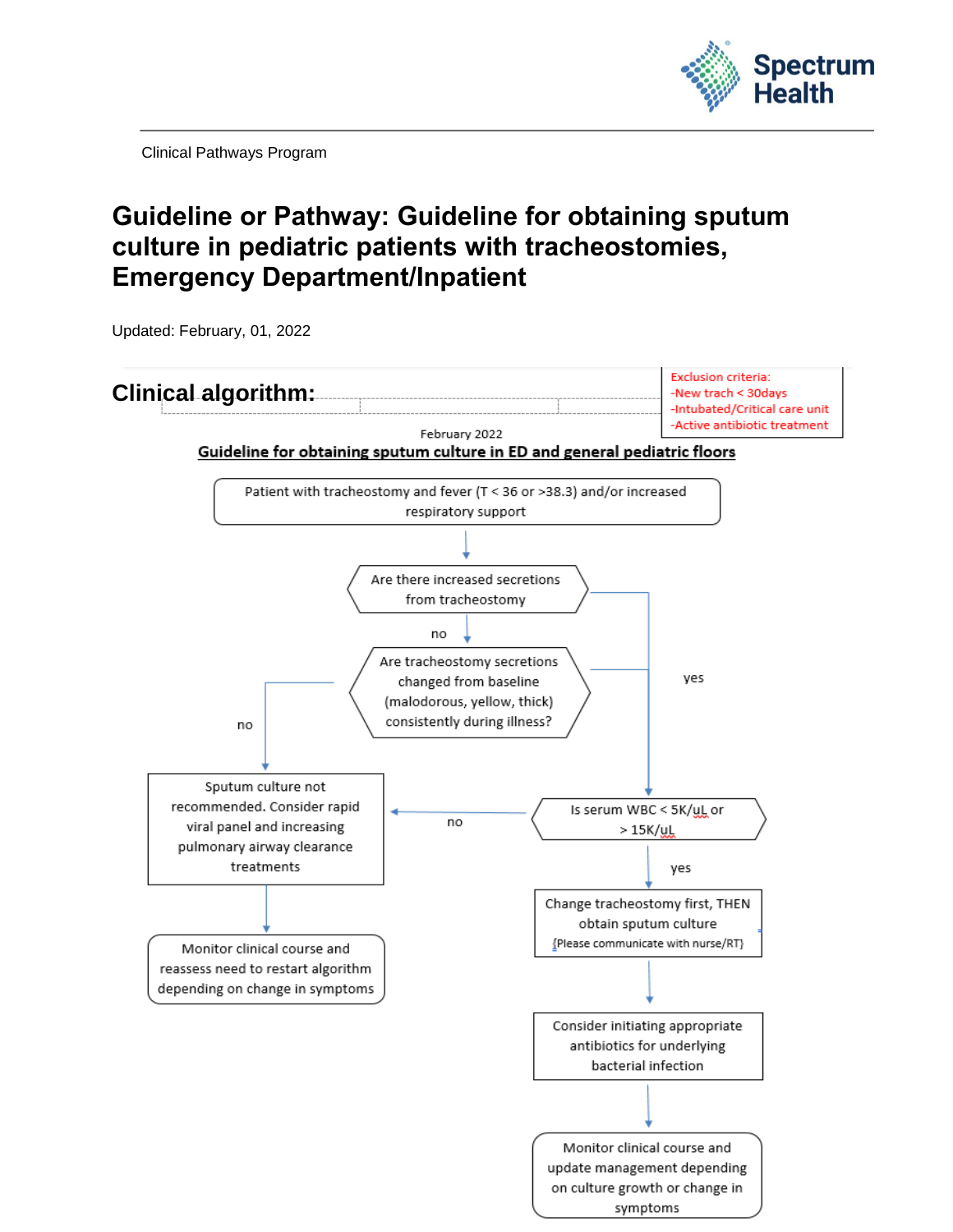## **Clinical pathway/guideline summary**

**CLINICAL PATHWAY/GUIDELINE NAME:** Guideline for obtaining sputum culture in pediatric patients with tracheostomies, Emergency Department/Inpatient

**PATIENT POPULATION AND DIAGNOSIS:** pediatric patients with tracheostomies presenting with fever/hypothermia or increased respiratory support

**APPLICABLE TO:** Any spectrum health site where pediatric patients present or are admitted

**BRIEF DESCRIPTION:** There is a lack of guidance in the literature when one should obtain a sputum culture on a patient with a tracheostomy. We know that these patients are very likely to get viral infections, like all kids, and there is a lot of evidence of colonization of tracheostomies. It can therefore be challenging to interpret sputum culture results and clinical suspicion for bacterial infection should be high before obtaining a sputum culture. Based on ventilator associated tracheobronchitis and pneumonia guidelines, discussion with HDVCH pulmonology, ID and ED services we have come up with an algorithm to help clinicians decide if a patient with a tracheostomy is more likely to have a viral illness or a bacterial illness. We hope this algorithm will decrease low yield sputum cultures thereby improving antibiotic stewardship for this patient population.

**OVERSIGHT TEAM LEADER(S):** Dr. Baila Harris, Dr. Hovig Artinian, Dr. Chris Benner, Dr. Rosey **Olivero** 

**OWNING EXPERT IMPROVEMENT TEAM (EIT):** Peds hospitalist EIT

**MANAGING CLINICAL PRACTICE COUNCIL (CPC):** Children's Health

**CPC APPROVAL DATE:** February 2022

**OTHER TEAM(S) IMPACTED** pediatric hospitalists, ED physicians, Nursing, Respiratory therapists.

**OPTIMIZED EPIC ENHANCEMENTS:** BPA for ordering sputum culture

**IMPLEMENTATION DATE:** 2/1/22

**LAST REVISED:** February 2022

**FOR MORE INFORMATION, CONTACT:** Dr. Baila Harris